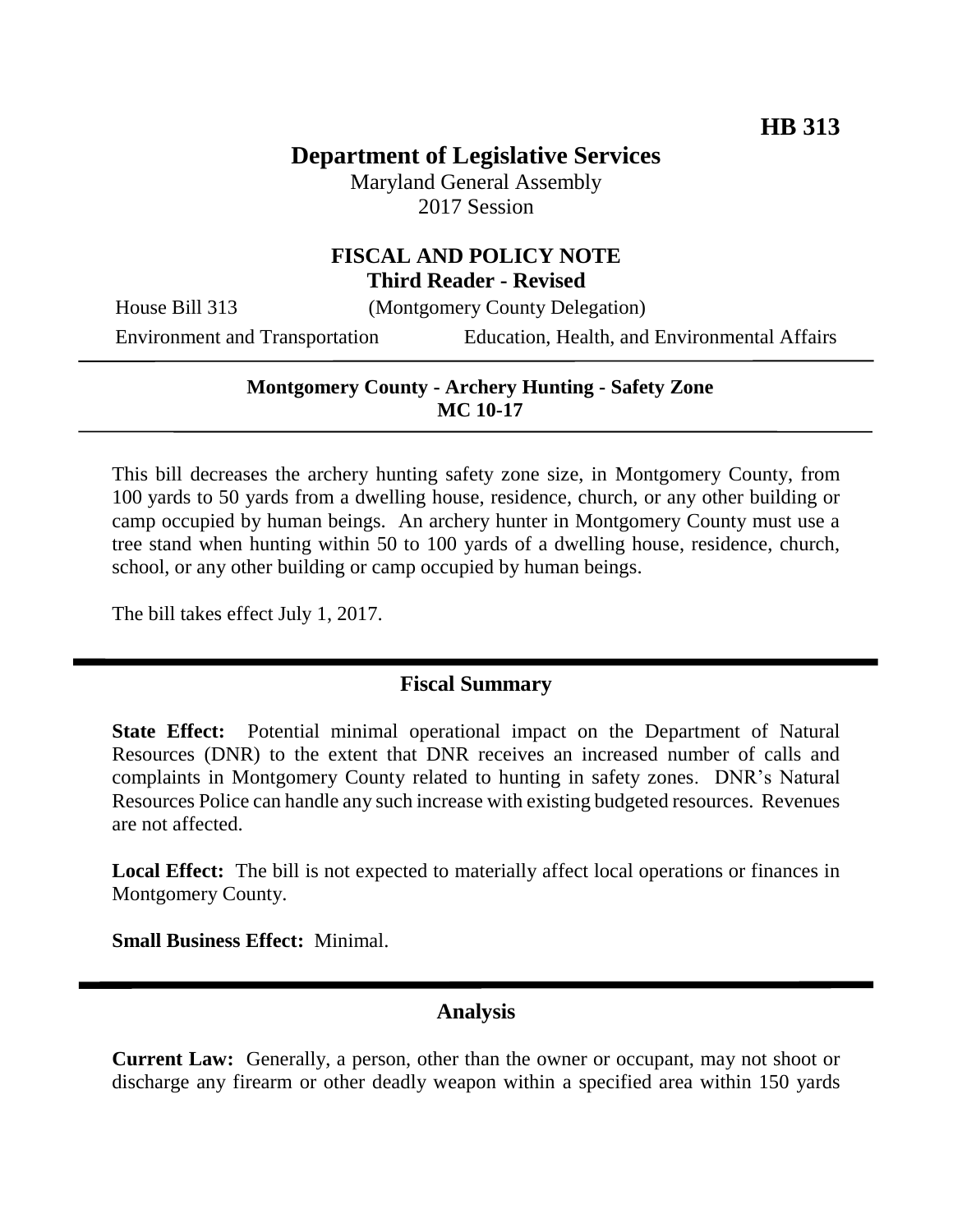known as the "safety zone," of a dwelling house, residence, church, or other building or camp occupied by human beings without the specific advance permission of the owner or occupant. Also, a person, other than the owner or occupant, may not shoot at any animal while it is within the safety zone without the specific advance permission of the owner or occupant.

For archery hunters in Calvert, Carroll, Frederick, Harford, and St. Mary's counties, the safety zone extends for 50 yards from a dwelling house, residence, church, or other building or camp occupied by human beings. For archery hunters in Anne Arundel and Montgomery counties, the safety zone extends for 100 yards from a dwelling house, residence, church, or other building or camp occupied by human beings. An archery hunter in Harford County must use a tree stand when hunting within 50 to 100 yards of a dwelling house, residence, church, or any other building or camp occupied by human beings.

A person, while hunting for any wild bird or mammal, may not shoot or discharge any firearm within 300 yards of a school during school hours or when a school-approved activity is taking place.

During any open hunting season, a person, other than the owner or occupant, may not hunt or chase willfully any animal within the safety zone without the specific advance permission of the owner or occupant.

**Background:** In 2013, House Bill 671 was introduced to decrease the archery hunting safety zone size in Montgomery County from 150 yards to 50 yards; the bill did not pass. Chapter 290 of 2014 (Senate Bill 309) decreased the archery hunting safety zone size in Montgomery County from 150 yards to 100 yards.

## **Additional Information**

**Prior Introductions:** None.

**Cross File:** None.

**Information Source(s):** Montgomery County; Department of Natural Resources; Department of Legislative Services